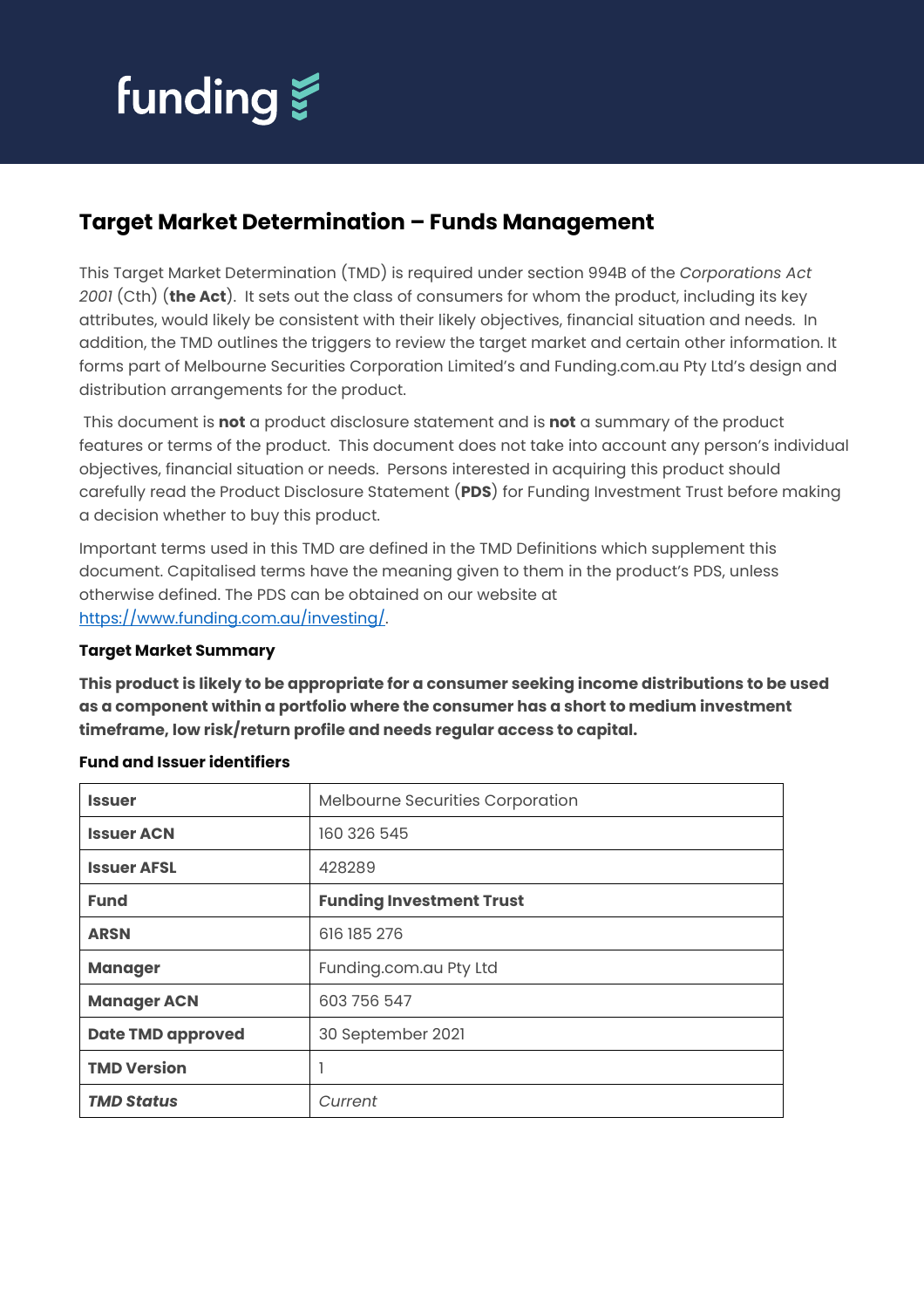

#### **Description of Target Market**

This part is required under section 994B(5)(b) of the Act.

# **TMD indicator key**

The Consumer Attributes for which the product is likely to be appropriate have been assessed using a red/amber/green rating methodology with appropriate colour coding:

In target market **Potentially in target market** Not considered in target market

#### **Instructions**

In the tables below, Column 1, Consumer Attributes, indicates a description of the likely objectives, financial situation and needs of the class of consumers that are considering this product. Column 2, TMD indicator, indicates whether a consumer meeting the attribute in column 1 is likely to be in the target market for this product.

Generally, a consumer is unlikely to be in the target market for the product if:

- **one or more** of their Consumer Attributes correspond to a **red** rating, or
- **three or more** of their Consumer Attributes correspond to an **amber** rating.

# **Investment products and diversification**

A consumer (or class of consumer) may intend to hold a product as part of a diversified portfolio (typically with an intended product use of *satellite/small allocation* or *core component*). In such circumstances, the product should be assessed against the consumer's attributes for the relevant portion of the portfolio, rather than the consumer's portfolio as a whole. For example, a consumer may seek to construct a conservative portfolio with a satellite/small allocation to growth assets. In this case, it may be likely that a product with a *High* or *Very High* risk/return profile is consistent with the consumer's objectives for that allocation notwithstanding that the risk/return profile of the consumer as a whole is *Low* or *Medium*. In making this assessment, distributors should consider all features of a product (including its key attributes).

| <b>Consumer Attributes</b>             | <b>TMD Indicator</b> | <b>Product description including key attributes</b>                                                                                  |
|----------------------------------------|----------------------|--------------------------------------------------------------------------------------------------------------------------------------|
| <b>Consumer's investment objective</b> |                      |                                                                                                                                      |
| Capital Growth                         |                      | The Trust provides investors with access to                                                                                          |
| <b>Capital Preservation</b>            |                      | investments in loans, secured by a first                                                                                             |
| <b>Capital Guaranteed</b>              |                      | mortgage, facilitated by Funding.com.au.<br>Investors select which loans they want to invest                                         |
| Income Distribution                    |                      | in based on information provided and receive<br>monthly interest distributions when the<br>Borrowers of those Loans make repayments. |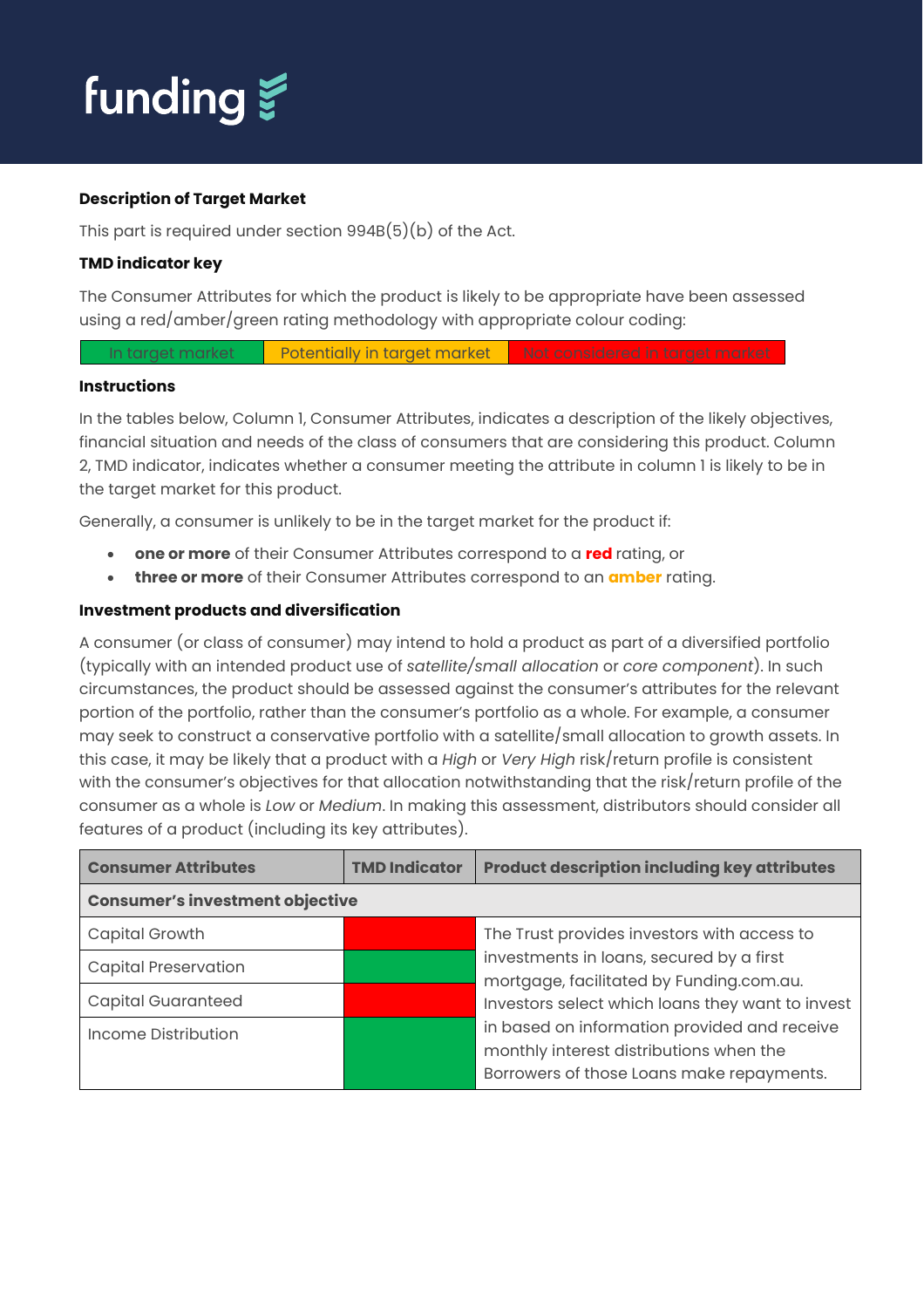

| Consumer's intended product use (% of Investable Assets)  |  |                                                                                                 |
|-----------------------------------------------------------|--|-------------------------------------------------------------------------------------------------|
| Solution/Standalone (75-100%)                             |  | The Trust's investment strategy is to provide                                                   |
| Core Component (25-75%)                                   |  | investors access to a variety of loans secured<br>by a registered first mortgage as a core or   |
| Satellite/small allocation<br>(25%)                       |  | small component of a portfolio.                                                                 |
| <b>Consumer's investment timeframe</b>                    |  |                                                                                                 |
| Short $(s 2 \text{ years})$                               |  | Investment timeframes vary from 1 to 36                                                         |
| Medium $($ > 2 years)                                     |  | months on a loan by loan basis, with investors<br>selecting which loans (and therefore          |
| Long $($ $>$ 8 years)                                     |  | investment timeframe) they invest in.                                                           |
| Consumer's Risk (ability to bear loss) and Return profile |  |                                                                                                 |
| Low                                                       |  | The Trust's investment strategy is to provide                                                   |
| Medium                                                    |  | investors access to a variety of loans secured<br>by a registered first mortgage, with maximum  |
| High                                                      |  | loan-to-valuation ratios (LVR) of 70%. The                                                      |
| Very High                                                 |  | current average LVR across the portfolio of<br>loans is approximately 50%.                      |
| <b>Consumer's need to withdraw money</b>                  |  |                                                                                                 |
| Daily                                                     |  | Investors select their preferred investment                                                     |
| Weekly                                                    |  | timeframe by selecting which loans they invest<br>in. Investors can withdraw their funds at the |
| Monthly                                                   |  | conclusion of the loan term once the loan has                                                   |
| Quarterly                                                 |  | been repaid by the borrower.                                                                    |
| Annually or longer                                        |  |                                                                                                 |

# **Appropriateness**

Note: This section is required under RG 274.64–66.

The Issuer has assessed the product and formed the view that the product, including its key attributes, is likely to be consistent with the likely objectives, financial situation and needs of consumers in the target market as described above, as the features of this product in Column 3 of the table above are likely to be suitable for consumers with the attributes identified with a green TMD Indicator in Column 2.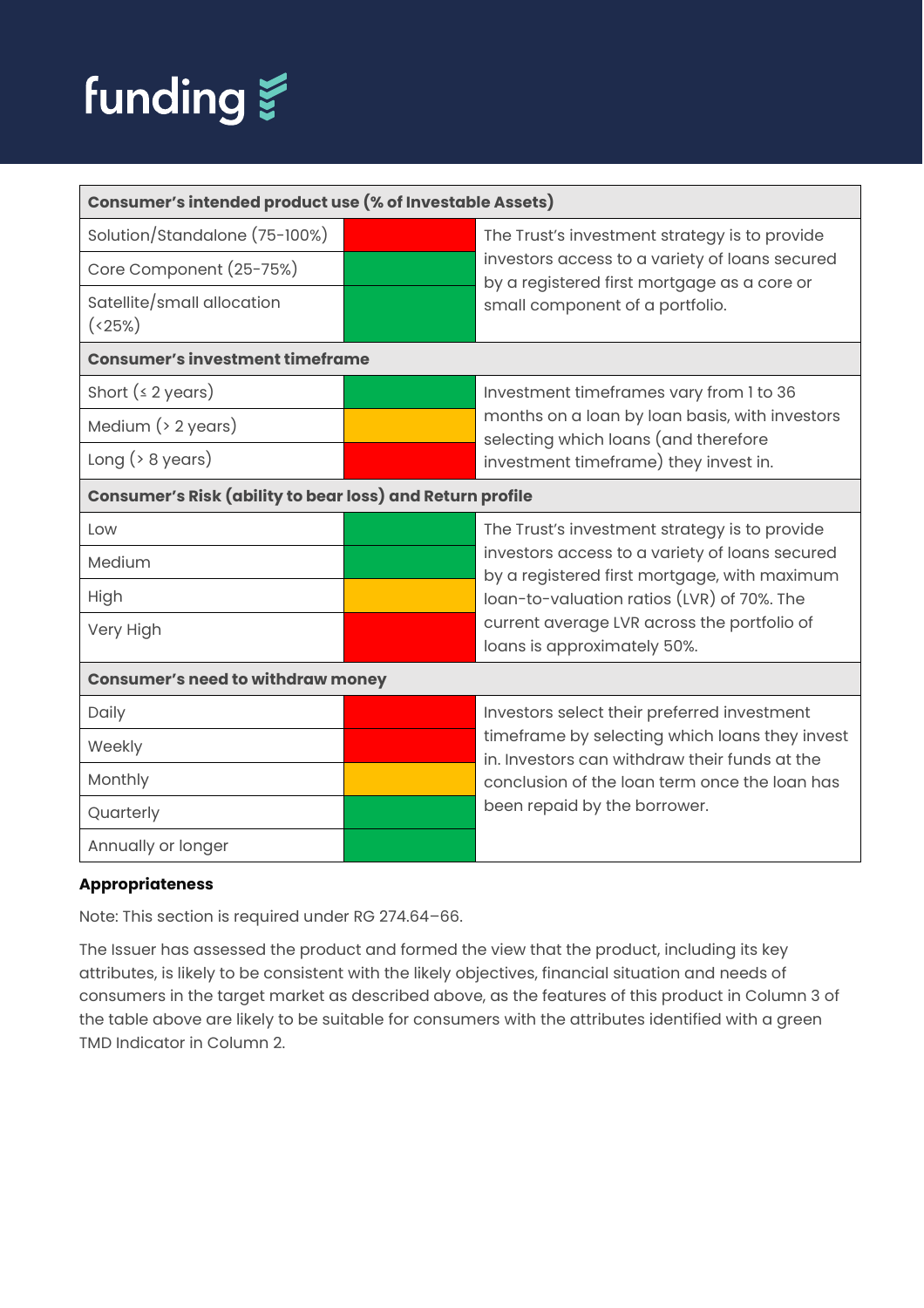

# **Distribution conditions/restrictions**

This part is required under section  $994B(5)(c)$  of the Act.

| <b>Distribution Condition</b>         | <b>Distribution Condition Rationale</b> |
|---------------------------------------|-----------------------------------------|
| There are no distribution conditions. | Not applicable.                         |

#### **Review triggers**

This part is required under section 994B(5)(d) of the Act.

Material change to key attributes, fund investment objective and/or fees.

Material deviation from benchmark / objective over sustained period.

Key attributes have not performed as disclosed by a material degree and for a material period.

Determination by the issuer of an ASIC reportable Significant Dealing.

Material or unexpectedly high number of complaints (as defined in section 994A(1) of the Act) about the product or distribution of the product.

The use of Product Intervention Powers, regulator orders or directions that affects the product.

| <b>Mandatory review periods</b>                                      |                                  |  |
|----------------------------------------------------------------------|----------------------------------|--|
| This part is required under section $994B(5)(e)$ and (f) of the Act. |                                  |  |
| <b>Review period</b>                                                 | <b>Maximum period for review</b> |  |
|                                                                      |                                  |  |
| Initial review                                                       | l vear                           |  |
| Subsequent review                                                    | 3 years                          |  |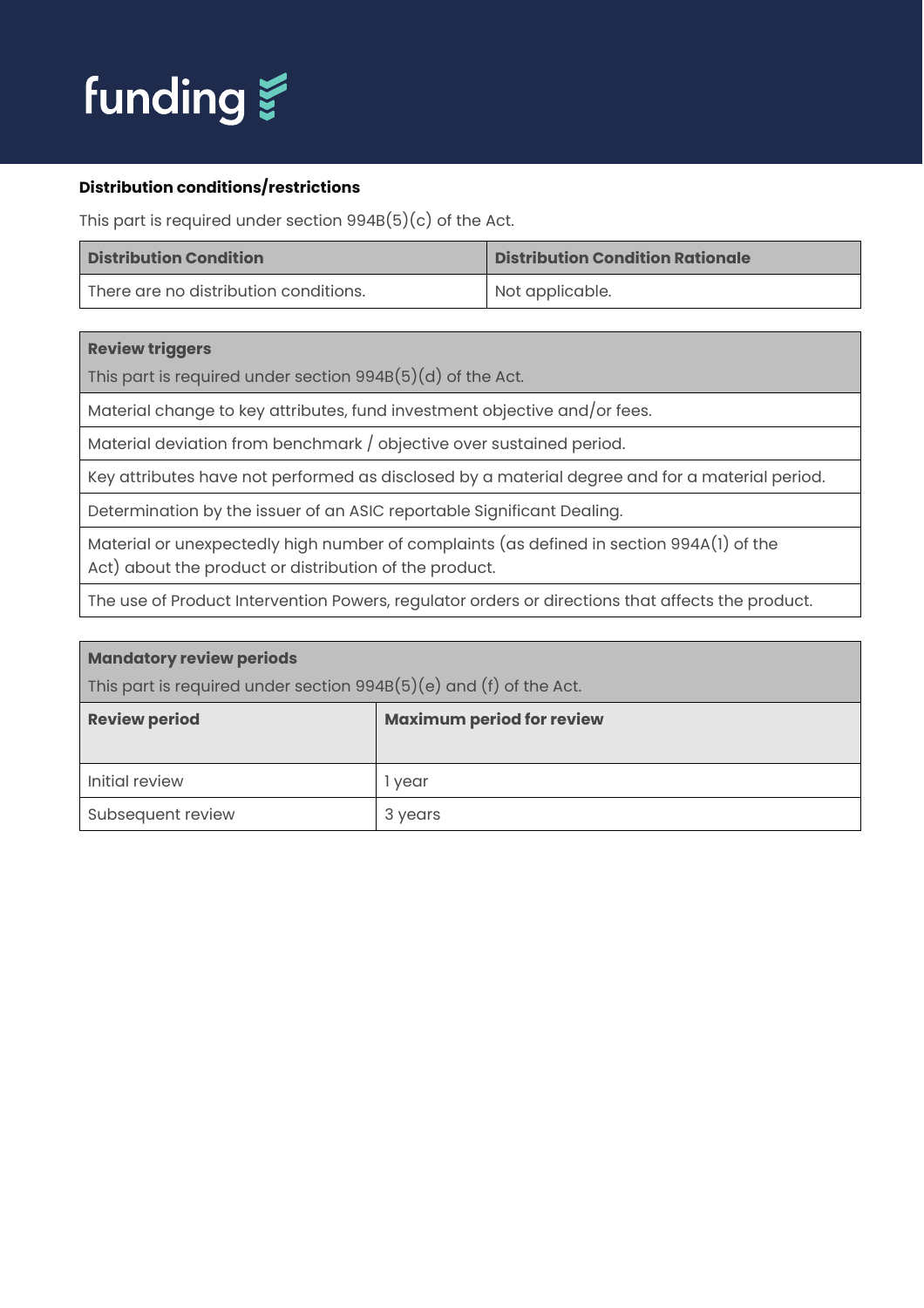

#### **Distributor reporting requirements** This part is required under section  $994B(5)(g)$  and (h) of the Act. **Reporting requirement Reporting period Which distributors this requirement applies to** Complaints (as defined in section 994A(1) of the Act) relating to the product design, product availability and distribution. The distributor should provide all the content of the complaint, having regard to privacy. Within 10 business days following end of calendar quarter. All distributors Significant dealing outside of target market, under s994F(6) of the Act. See Definitions for further detail. As soon as practicable but no later than 10 business days after distributor becomes aware of the significant dealing. All distributors To the extent a distributor is aware, dealings outside the target market, including reason why acquisition is outside of target market, and whether acquisition occurred under personal advice. Within 10 business days following end of calendar quarter. All distributors

If practicable, distributors should adopt the FSC data standards for reports to the Issuer. Distributors must report to the Issuer using the quarterly compliance report or other method specified by the Issuer and should send reports to the Issuer by email to [trustee@msc.group](mailto:trustee@msc.group) with the subject line 'DDO Reporting – Funding Investment Trust'. The Issuer can also be contacted in relation to this TMD on 1300 198 190.

This TMD is issued by Melbourne Securities Corporation Limited ACN 160 326 545 AFSL No. 428289 in its capacity as the responsible entity and issuer of the interests in the registered managed investment scheme referred to in this TMD. This TMD includes general information only and does not take into account your individual objectives, financial situation, needs or circumstances. Before making any investment decision, you should assess whether the material is appropriate for you and read the product disclosure statement for the product. The PDS can be obtained at [https://www.funding.com.au/investing/.](https://www.funding.com.au/investing/) To the extent permitted by law, no liability is accepted for any loss or damage as a result of any reliance on this information.

This TMD does not constitute a financial product recommendation or an offer or solicitation with respect to the purchase or sale of the product in any jurisdiction. This material is not intended for distribution to, or use by, any person or entity in any jurisdiction or country where such distribution or use would be contrary to local law or regulation.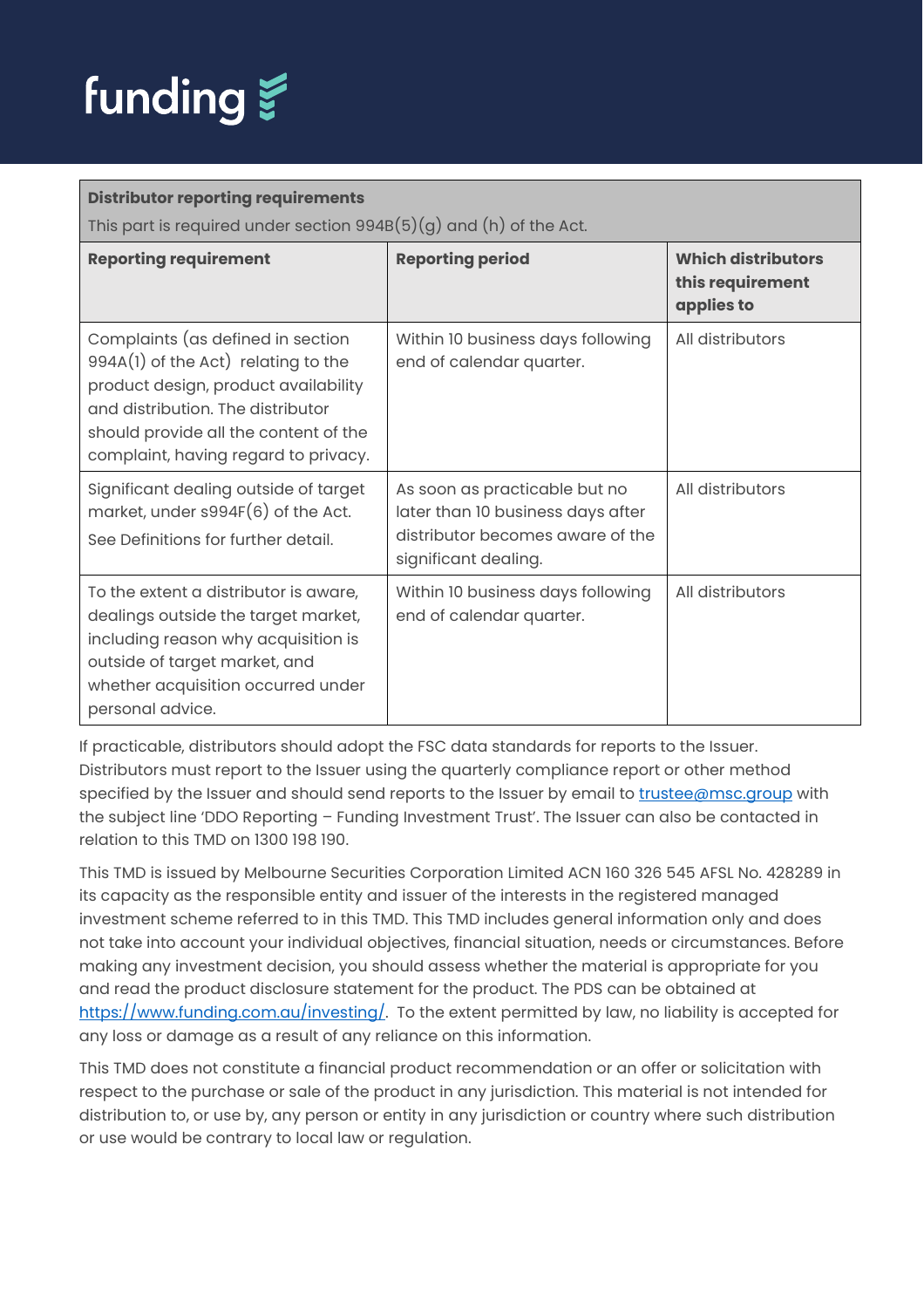

# **Definitions**

| <b>Term</b>                                              | <b>Definition</b>                                                                                                                                                                                                                                                                                                                                        |
|----------------------------------------------------------|----------------------------------------------------------------------------------------------------------------------------------------------------------------------------------------------------------------------------------------------------------------------------------------------------------------------------------------------------------|
| <b>Consumer's investment objective</b>                   |                                                                                                                                                                                                                                                                                                                                                          |
| <b>Capital Growth</b>                                    | The consumer seeks to invest in a product designed to<br>generate capital return. The consumer prefers exposure to<br>growth assets (such as shares or property) or otherwise seeks<br>an investment return above the current inflation rate.                                                                                                            |
| <b>Capital Preservation</b>                              | The consumer seeks to invest in a product to reduce volatility<br>and minimise loss in a market down-turn. The consumer<br>prefers exposure to defensive assets (such as cash or fixed<br>income securities) that are generally lower in risk and less<br>volatile than growth investments.                                                              |
| <b>Capital Guaranteed</b>                                | The consumer seeks a guarantee or protection against capital<br>loss whilst still seeking the potential for capital growth<br>(typically gained through a derivative arrangement). The<br>consumer would likely understand the complexities, conditions<br>and risks that are associated with such products.                                             |
| Income Distribution                                      | The consumer seeks to invest in a product designed to<br>distribute regular and/or tax-effective income. The consumer<br>prefers exposure to income-generating assets (typically, high<br>dividend-yielding equities, fixed income securities and money<br>market instruments).                                                                          |
| Consumer's intended product use (% of Investable Assets) |                                                                                                                                                                                                                                                                                                                                                          |
| Solution/Standalone (75-100%)                            | The consumer intends to hold the investment as either a part<br>or the majority (up to 100%) of their total investable assets (see<br>definition below). The consumer typically prefers exposure to a<br>product with at least High portfolio diversification (see<br>definitions below).                                                                |
| Core Component (25-75%)                                  | The consumer intends to hold the investment as a major<br>component, up to 75%, of their total investable assets (see<br>definition below). The consumer typically prefers exposure to a<br>product with at least Medium portfolio diversification (see<br>definitions below).                                                                           |
| Satellite (<25%)                                         | The consumer intends to hold the investment as a smaller part<br>of their total portfolio, as an indication it would be suitable for<br>up to 25% of the total <i>investable assets</i> (see definition below).<br>The consumer is likely to be comfortable with exposure to a<br>product with Low portfolio diversification (see definitions<br>below). |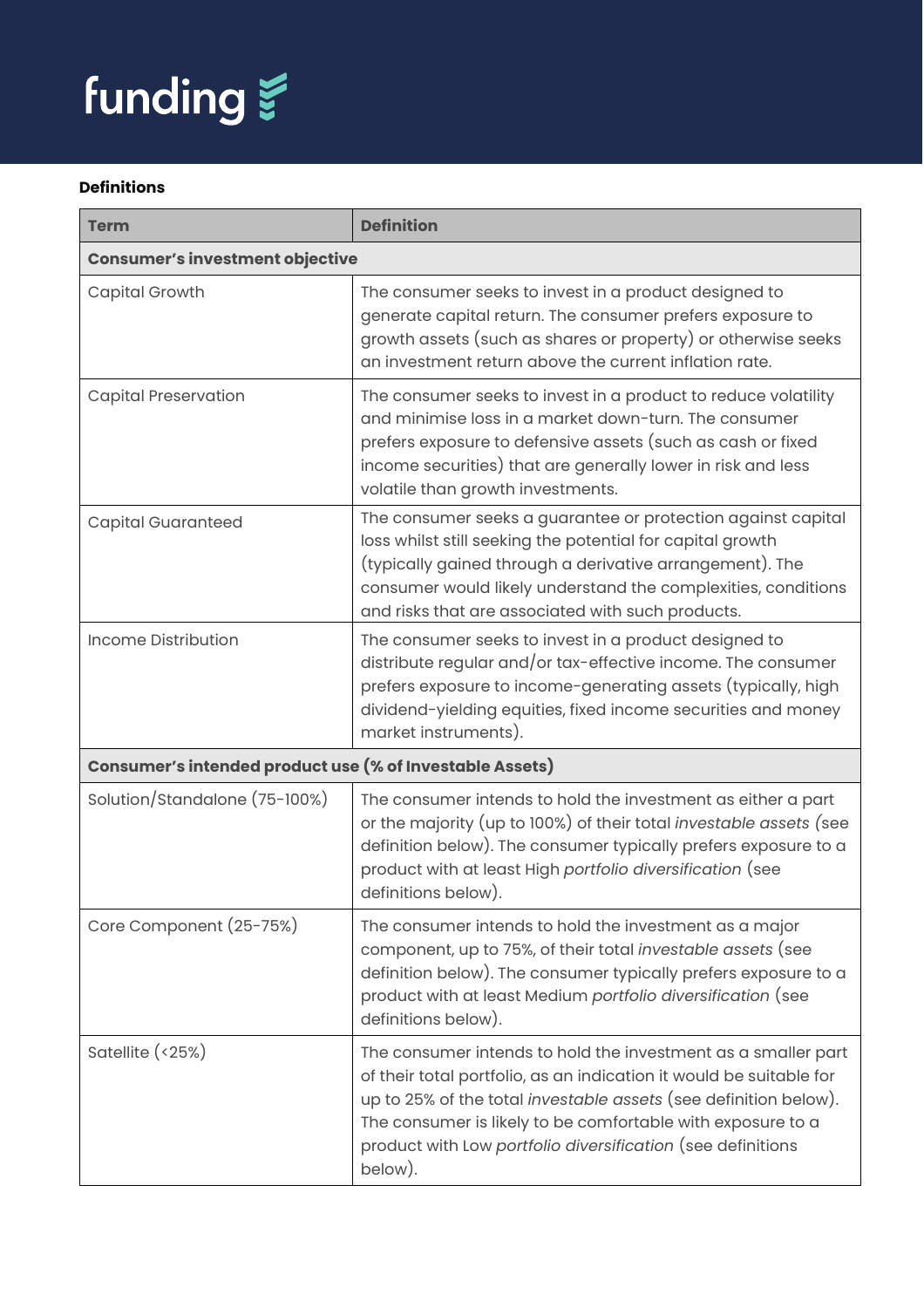

| <b>Term</b>                                                                                                        | <b>Definition</b>                                                                                                                                                                          |  |
|--------------------------------------------------------------------------------------------------------------------|--------------------------------------------------------------------------------------------------------------------------------------------------------------------------------------------|--|
| Investable Assets                                                                                                  | Those assets that the investor has available for investment,<br>excluding the residential home.                                                                                            |  |
| Portfolio diversification (for completing the key product attribute section of consumer's<br>intended product use) |                                                                                                                                                                                            |  |
| Low                                                                                                                | Single asset class, single country, low or moderate holdings of<br>securities - e.g. high conviction Aussie equities.                                                                      |  |
| Medium                                                                                                             | 1-2 asset classes, single country, broad exposure within asset<br>class, e.g. Aussie equities "All Ords".                                                                                  |  |
| High                                                                                                               | Highly diversified across either asset classes, countries or<br>investment managers, e.g. Australian multi-manager<br>balanced fund or global multi-asset product (or global<br>equities). |  |
| <b>Consumer's intended investment timeframe</b>                                                                    |                                                                                                                                                                                            |  |
| Short $(4 2 \text{ years})$                                                                                        | The consumer has a short investment timeframe and may<br>wish to redeem within two years.                                                                                                  |  |
| Medium $($ > 2 years)                                                                                              | The consumer has a medium investment timeframe and is<br>unlikely to redeem within two years.                                                                                              |  |
| Long $($ $>$ 8 years)                                                                                              | The consumer has a long investment timeframe and is unlikely<br>to redeem within eight years.                                                                                              |  |
| Consumer's Risk (ability to bear loss) and Return profile                                                          |                                                                                                                                                                                            |  |

Issuers should undertake a comprehensive risk assessment for each product. The FSC recommends adoption of the Standard Risk Measure (*SRM*) to calculate the likely number of negative annual returns over a 20 year period, using the guidance and methodology outlined in the *[Standard Risk Measure Guidance Paper For Trustees](https://protect-eu.mimecast.com/s/pqPaCwVNmtGRQpvMFVpVgu?domain=urldefense.com)*. SRM is not a complete assessment of risk and potential loss. For example, it does not detail important issues such as the potential size of a negative return or that a positive return could still be less than a consumer requires to meet their investment objectives/needs. Issuers may wish to supplement the SRM methodology by also considering other risk factors. For example, some products may use leverage, derivatives or short selling, may have liquidity or withdrawal limitations, or otherwise may have a complex structure or increased investment risks, which should be documented together with the SRM to substantiate the product risk rating.

A consumer's desired product return profile would generally take into account the impact of fees, costs and taxes.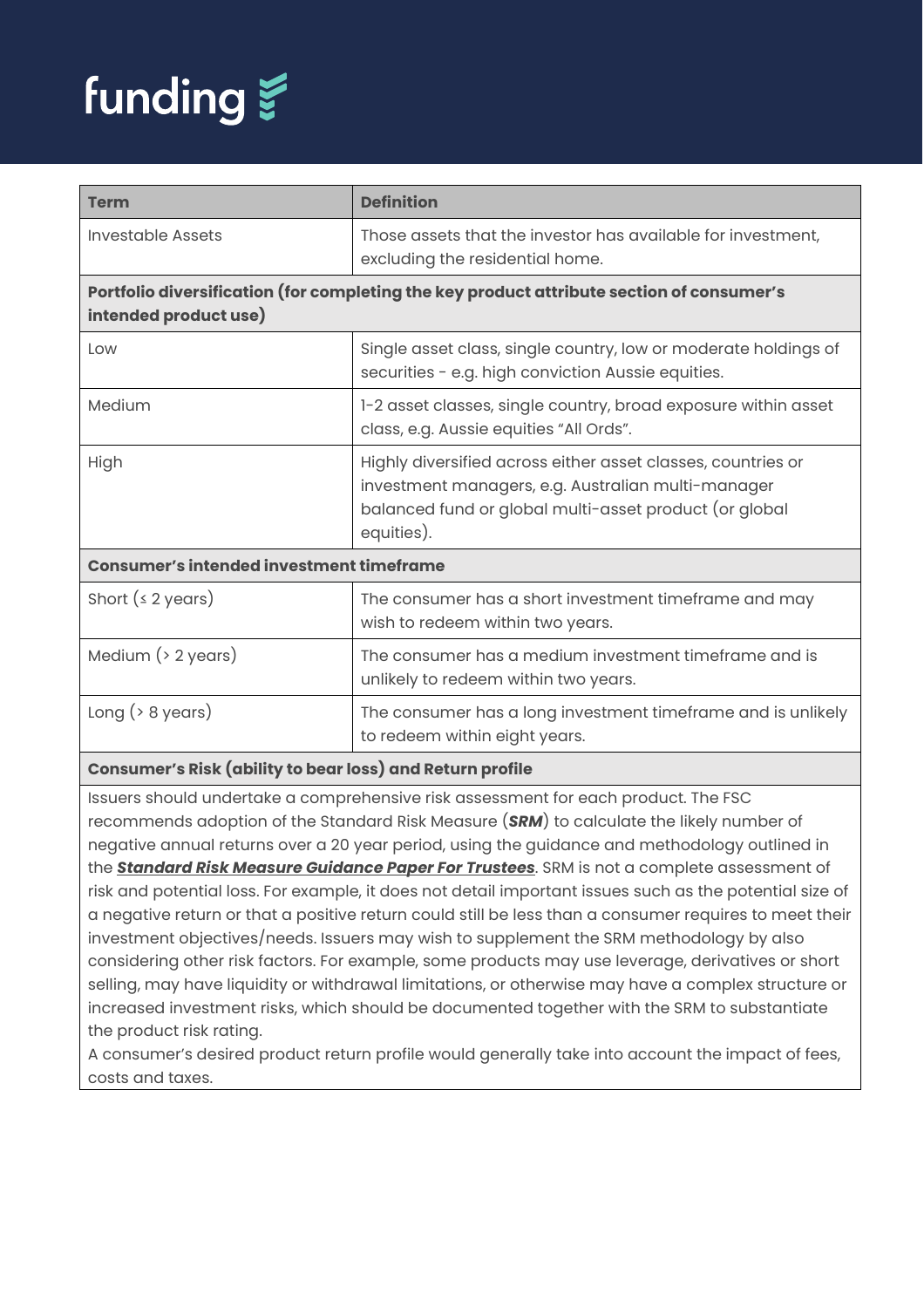

| <b>Term</b>                                                                                                                                                                                 | <b>Definition</b>                                                                                                                                                                                                                                                                      |
|---------------------------------------------------------------------------------------------------------------------------------------------------------------------------------------------|----------------------------------------------------------------------------------------------------------------------------------------------------------------------------------------------------------------------------------------------------------------------------------------|
| Low                                                                                                                                                                                         | The consumer is conservative or low risk in nature, seeks to<br>minimise potential losses (e.g. has the ability to bear up to 1<br>negative return over a 20 year period (SRM 1 to 2)) and is<br>comfortable with a low target return profile.                                         |
|                                                                                                                                                                                             | Consumer typically prefers defensive assets such as cash and<br>fixed income.                                                                                                                                                                                                          |
| Medium                                                                                                                                                                                      | The consumer is moderate or medium risk in nature, seeking to<br>minimise potential losses (e.g. has the ability to bear up to 4<br>negative returns over a 20 year period (SRM 3 to 5)) and<br>comfortable with a moderate target return profile.                                     |
|                                                                                                                                                                                             | Consumer typically prefers a balance of growth assets such as<br>shares, property and alternative assets and defensive assets<br>such as cash and fixed income.                                                                                                                        |
| High                                                                                                                                                                                        | The consumer is higher risk in nature and can accept higher<br>potential losses (e.g. has the ability to bear up to 6 negative<br>returns over a 20 year period (SRM 6)) in order to target a<br>higher target return profile.                                                         |
|                                                                                                                                                                                             | Consumer typically prefers predominantly growth assets such<br>as shares, property and alternative assets with only a smaller<br>or moderate holding in defensive assets such as cash and<br>fixed income.                                                                             |
| Very high                                                                                                                                                                                   | The consumer has a more aggressive or very high risk appetite,<br>seeks to maximise returns and can accept higher potential<br>losses (e.g. has the ability to bear 6 or more negative returns<br>over a 20 year period (SRM 7) and possibly other risk factors,<br>such as leverage). |
|                                                                                                                                                                                             | Consumer typically prefers growth assets such as shares,<br>property and alternative assets.                                                                                                                                                                                           |
| <b>Consumer's need to withdraw money</b>                                                                                                                                                    |                                                                                                                                                                                                                                                                                        |
| Issuers should consider in the first instance the redemption request frequency under ordinary<br>circumstances. However the redemption request frequency is not the only consideration when |                                                                                                                                                                                                                                                                                        |

ances. However, the redemption request frequency is not the only consideration when determining the ability to meet the investor's requirement to access capital. To the extent that the liquidity of the underlying investments or possible liquidity constraints (e.g. ability to stagger or delay redemptions) could impact this, this is to be taken into consideration in completing this section.

|                    | Daily/Weekly/Monthly/Quarterly/   The consumer seeks to invest in a product which permits |
|--------------------|-------------------------------------------------------------------------------------------|
| Annually or longer | redemption requests at this frequency under ordinary                                      |
|                    | circumstances and the issuer is typically able to meet that                               |
|                    | request within a reasonable period.                                                       |